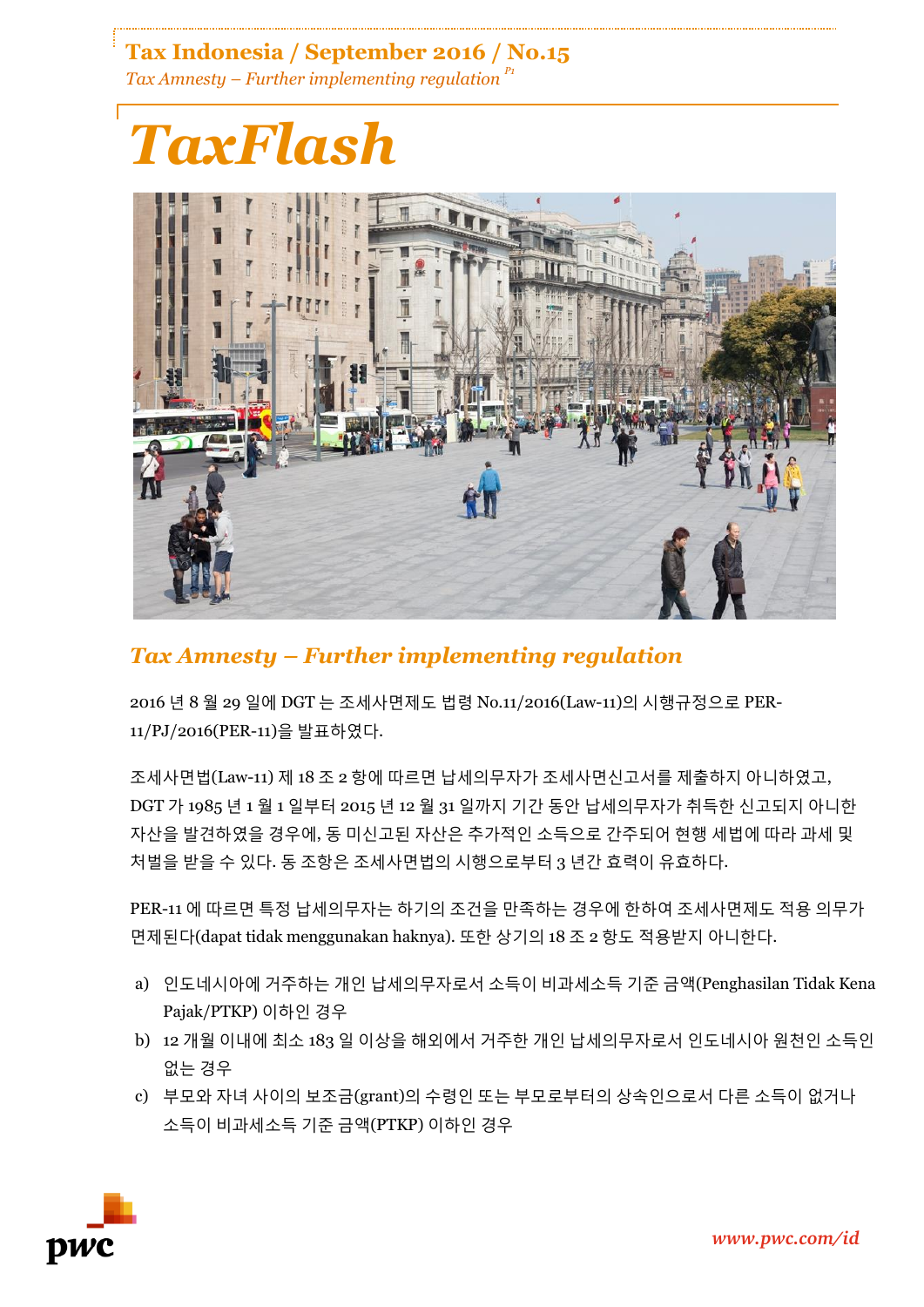d) 보조금 또는 상속 수령인이 PTKP 를 초과하는 소득이 있는 경우, 동 보조금 및 상속재산을 연간 개인 소득세 신고서(Annual Income Tax Return)에 이미 신고한 경우

상기(c)와 (d)항과 관련하여 조세사면법 18 조 2 항의 면책조항은 보조금 및 상속재산에 대하여 국한되어 적용된다.

납세의무자의 모든 자산이 과거에 과세된 소득이나 비과세대상 소득을 재원으로 취득되었으나 납세의무자가 연간 개인소득세 신고서(AITR)을 제출하지 아니한 경우에는 납세의무자는 동 자산을 AITR 의 수정신고 또는 신규신고를 통하여 자산을 신고할 수 있다. 그러나 이러한 경우에도 납세의무자는 여전히 조세사면법의 18 조 2 항의 규정을 적용받게 될 것이다.

또한, PER-11 은 조세사면제도 신고서상의 보고된 공정가액은 DGT 로 부터 조사받거나 조정되지 아니함을 명시하고 있다.